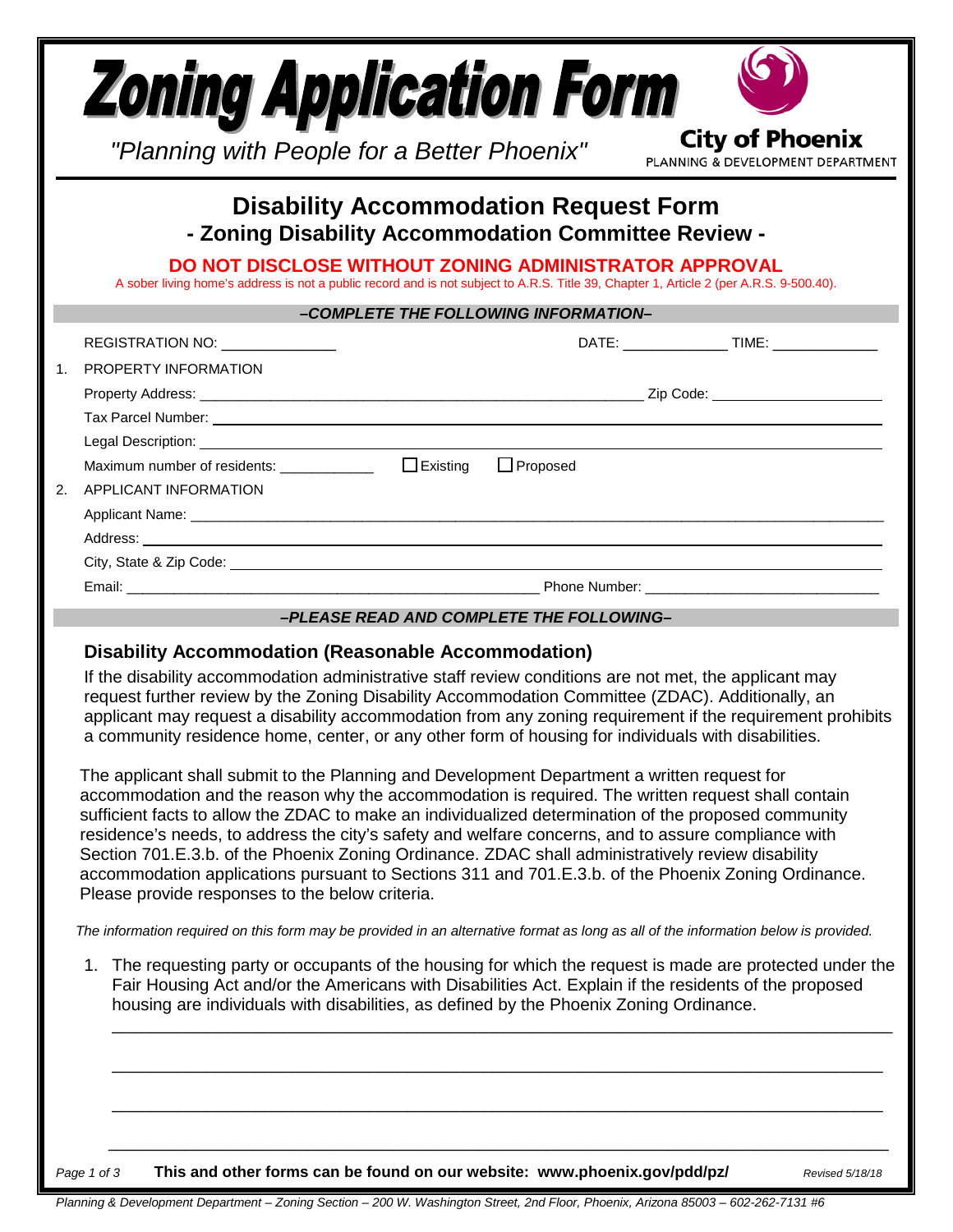| and how the home will maintain a residential character: | 3. Explain how the requested number of residents in the proposed home will not interfere with the<br>normalization and community integration of the occupants of any existing community residence home,                                                                                                                                                                                                                                                                                                                                                                                                                                                                                                                                        |
|---------------------------------------------------------|------------------------------------------------------------------------------------------------------------------------------------------------------------------------------------------------------------------------------------------------------------------------------------------------------------------------------------------------------------------------------------------------------------------------------------------------------------------------------------------------------------------------------------------------------------------------------------------------------------------------------------------------------------------------------------------------------------------------------------------------|
|                                                         |                                                                                                                                                                                                                                                                                                                                                                                                                                                                                                                                                                                                                                                                                                                                                |
|                                                         |                                                                                                                                                                                                                                                                                                                                                                                                                                                                                                                                                                                                                                                                                                                                                |
|                                                         |                                                                                                                                                                                                                                                                                                                                                                                                                                                                                                                                                                                                                                                                                                                                                |
|                                                         |                                                                                                                                                                                                                                                                                                                                                                                                                                                                                                                                                                                                                                                                                                                                                |
|                                                         |                                                                                                                                                                                                                                                                                                                                                                                                                                                                                                                                                                                                                                                                                                                                                |
|                                                         |                                                                                                                                                                                                                                                                                                                                                                                                                                                                                                                                                                                                                                                                                                                                                |
|                                                         | 4. A request for a disability accommodation to permit more than 10 unrelated individuals to occupy a<br>community residence home must meet the standards for community residence home as defined in the<br>Phoenix Zoning Ordinance. Explain if the primary function of the proposed community residence home<br>is residential where any treatment is merely incidental to the residential use of the property; and if/how<br>the proposed community residence home emulates a biological family and operates as a functional<br>family rather than as an institution, boarding house, nursing home, short term vacation rental,<br>continuing care facility, motel, hotel, treatment center, rehabilitation center, or a nonresidential use: |
|                                                         |                                                                                                                                                                                                                                                                                                                                                                                                                                                                                                                                                                                                                                                                                                                                                |
|                                                         |                                                                                                                                                                                                                                                                                                                                                                                                                                                                                                                                                                                                                                                                                                                                                |
|                                                         |                                                                                                                                                                                                                                                                                                                                                                                                                                                                                                                                                                                                                                                                                                                                                |
|                                                         |                                                                                                                                                                                                                                                                                                                                                                                                                                                                                                                                                                                                                                                                                                                                                |
|                                                         |                                                                                                                                                                                                                                                                                                                                                                                                                                                                                                                                                                                                                                                                                                                                                |
|                                                         | Only applies to homes proposing more than 10 residents:                                                                                                                                                                                                                                                                                                                                                                                                                                                                                                                                                                                                                                                                                        |